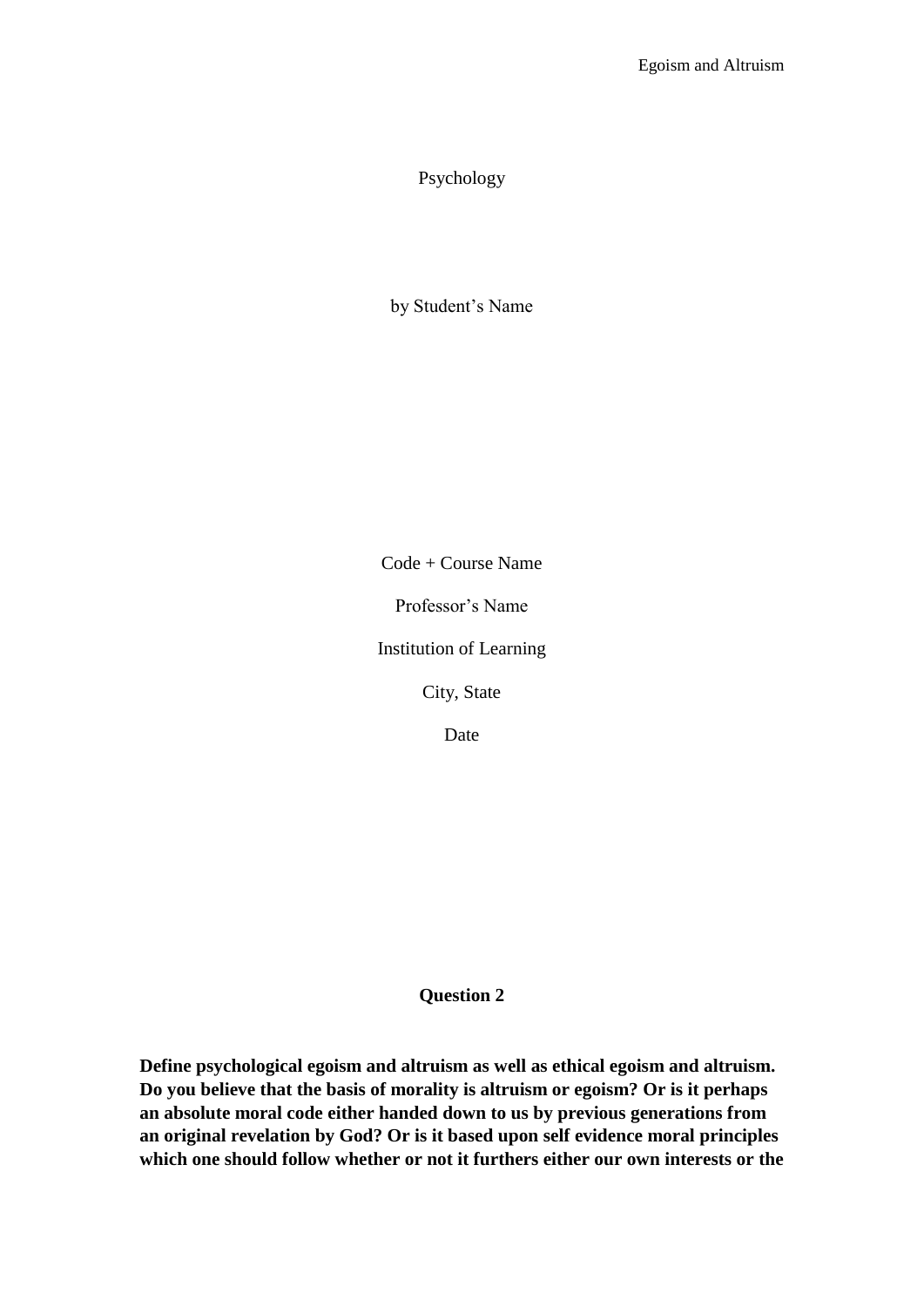## **interests of the others? Should we do right simply because it is prima facie right? Give reasons for holding you views.**

There is common belief that humans are hardwired to be self- centered what is termed as egoism although they never always act this way but extend a hand of selflessness at times referred to as altruism. When egoism hold that the intentions of any human action is self- directed, altruism holds that humans are also motivated by the putting the needs of others first (Sober). According to May (2011) Psychological Egoism is the claim that human actions are motivated by the gratification of own self interest. This claim hold that every action that any human make is driven by some self benefits and gains. Although any human may not justify his/ her action as self- gratifying, it is by nature the craving for the satisfaction of one's own welfare that propel them. Assessing Mother Teresa's actions, one would say that human actions are motivated by satisfaction earned after a completion of a task which is referred to as psychological egoism of which failure to gain that satisfaction leads to the termination of the action.

 On ethical egoism, Rand (1961) stated that "the achievement of his own happiness is man's highest moral purpose. In congruence to this, Glaucon, Plato's brother presented an argument that if one possess a magic ring that could make him invisible, whether that person was known of been just or unjust would be forced to act selfishly since no punishment would befall him.

 On the other hand, the extend to which human sacrifice for the need of the others is referred to as altruism. Cited by Paul and Miller (1993), Auguste Comte defined altruism as the devotion to others interests as action guiding principles. Feigin,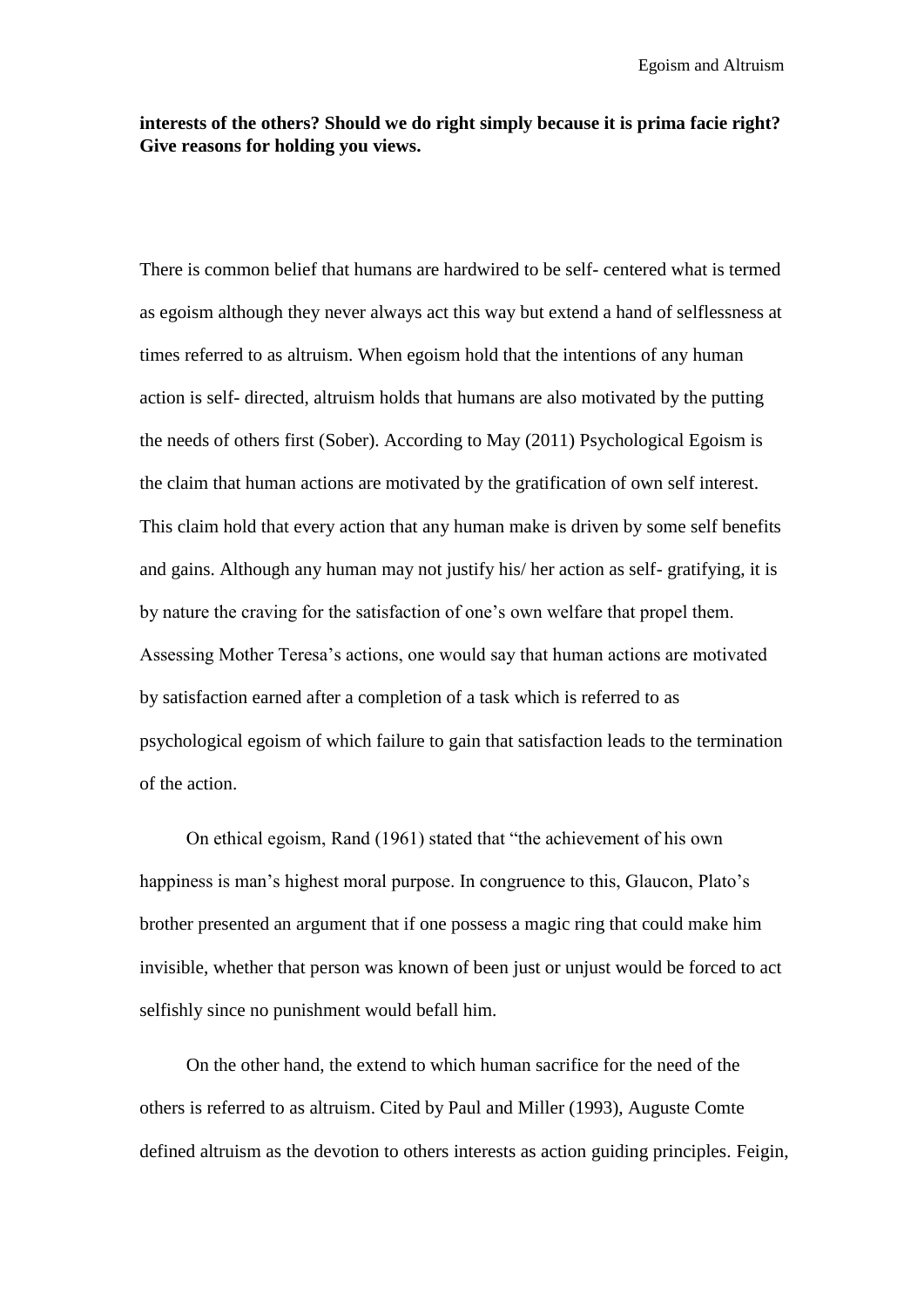Owens and Smith (2014) on their own words define it as voluntary acts and intentions to benefit someone else or the society as the primary motive without an expectation of any reward. The difference between psychological altruism and ethical altruism is that the former seek to act of of the concern of others wellbeing while the latter focus solely on the impact to other individual regardless of individual consequences.

To understand what should define the basis of our morality an assessment of the diabolical works of Mother Teresa by Robert White is critical. In his argument, "Mother Teresa would have done much good for the poor had she become something useful, like been a drug dealer or a prostitute, a banker or a multi- national corporation head" (Sulivan and Pecorino, 2002). Morality in this case is the system that helps determine what is right or wrong. If the attainment of the ultimate good is through a bad egoistic course then principle of the end justifies the means would hold. For Mother Teresa, her means justified the end, hence driven by altruism. In understanding the logic behind this argument an assessment of the features of both egoism and altruism is critical. As pointed out by Sulivan and Pecorino (2002), egoism is plagued by a number of criticism that include: it has no moral basis for conflict solving between people, it obligates that the right thing should be in accordance to one's self welfare, it can not advice others to be egoists since it would work against the first's egoist's interest and that it can not be universalized just to produce the most pleasure to one person. The criticism to the Immanuel Kant and the stoics of his age is on the claim the 'to the degree that you earn you highest sense of worth deny virtue.' This rules out the value of others and the society which makes altruism of much worth and the basis of morality.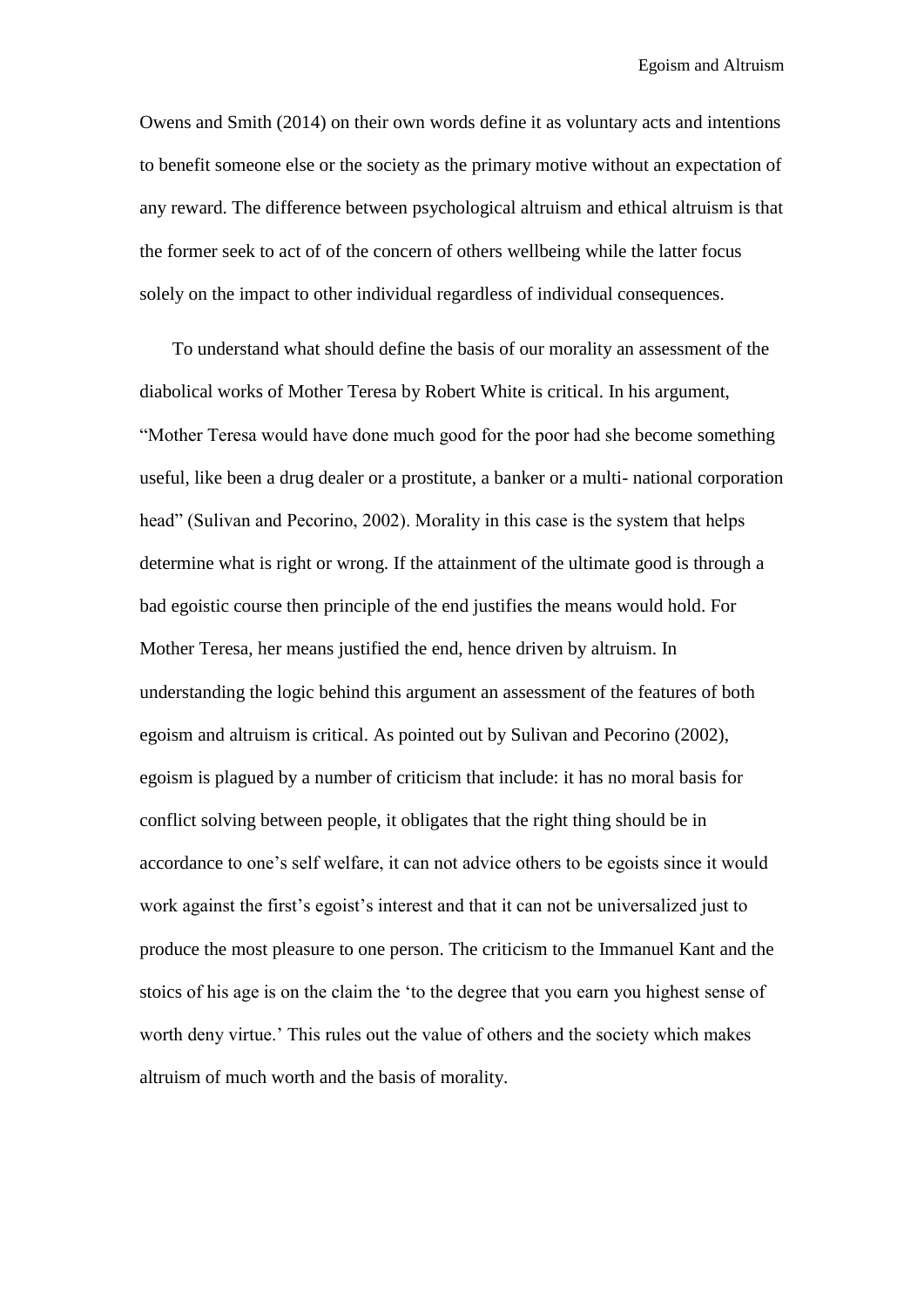Unlike egoism that prohibits the infringing of one own interest, egoism obligates one to be concerned for others. However, cited by Farsides (2007) Scourfield et al. (2004) and Sutton et al. (2006) pointed out that altruism can be nurtured and especially among the young people.

Different morality theories however have been research as to how one is propelled to act. Is morality nurtured and handed down from generation to generation from God's revelation to human or is it defined by self evidence principles based on fulfillment of one's interest or others? The theory of moral subjectivity in this case indicate that right or wrong is on the basis of what one thinks. An act can be right to you and hence tend to do it simply because it is prima facie right to you, and this has defined the concept of moral relativity. Close to this although different is ethical egoism that defines what is right on the basis of how it is aligned to maximizing one's self- interest. This has been defined as forgoing some urgent pleasures for a long term goal.

Utilitarianism as a morality theory claims that an action is right or wrong on the basis of the overall good (Smart, 1961). However in utilitarianism, no action is right or wrong, what matters is the consequence of an action and that no individual interest surpasses other's interests. For those that ascribe to this, the ultimate goal is to maximize the happiness of others as opposed to ethical egoism. This has been the bedrock of democratic and welfare economic principles.

Another theory that explains the basis of our morality is the divine command theory, whereby an action is termed as right simply because gods command it (Helm, 1981). This belief presupposes that God or gods exist and that we can know what he/ their command to be right. This however has raised criticism with Plato question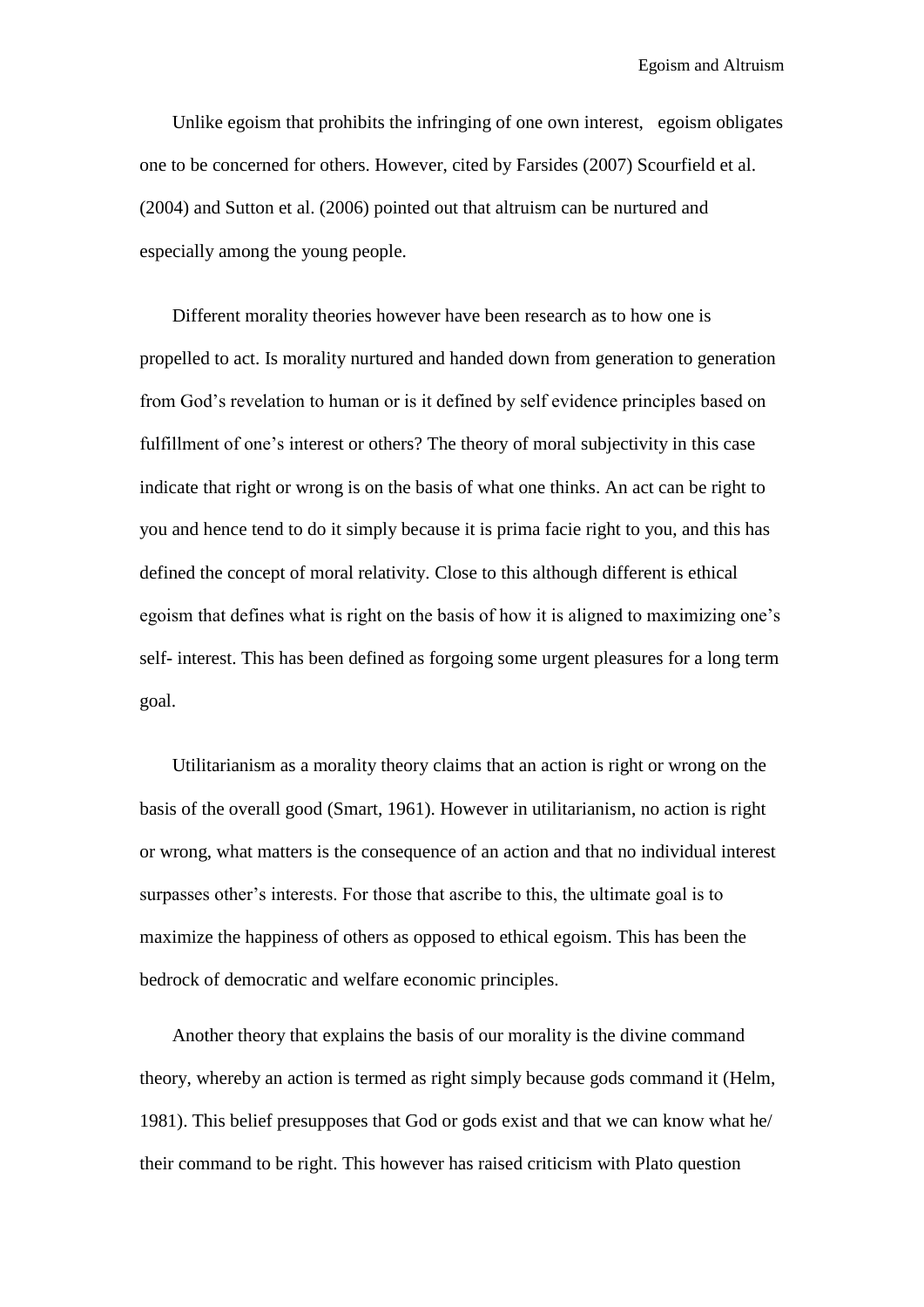whether an action is right because God commands it or God commands an action because it is right.

Another theory that has been criticized is that of Kant universality that points out that an action is right if it can be universally accepted (Harsanyi, 1977). This and all other theories have begged the question, what is the ultimate duty of humans which should define their morality. Virtue ethics has tried to answer this by placing pleasure and happiness at the core of it claiming that the "ultimate end of human action is happiness" as according to Aristotle. This happiness however should be acted in accordance with reason which should have all the distinguishing features of the traditional virtues.

## **References**

Farsides, T., 2007: The psychology of altruism

Feigin, S., Owen, G. and Goodyear- Smith, F., 2014: Theories of human altruism: a systematic review

Harsanyi, J. C. (1977). Morality and the theory of rational behavior. *Social Research*, 623-656

Helm, P. (1981). Divine commands and morality.

Kerr, B. Godfrey- Smith, P. and Feldman, M. W., 2004: What is altruism?

May,J.,2011:Psychological Egoism

Rand, A., 1961: The virtue of selfishness